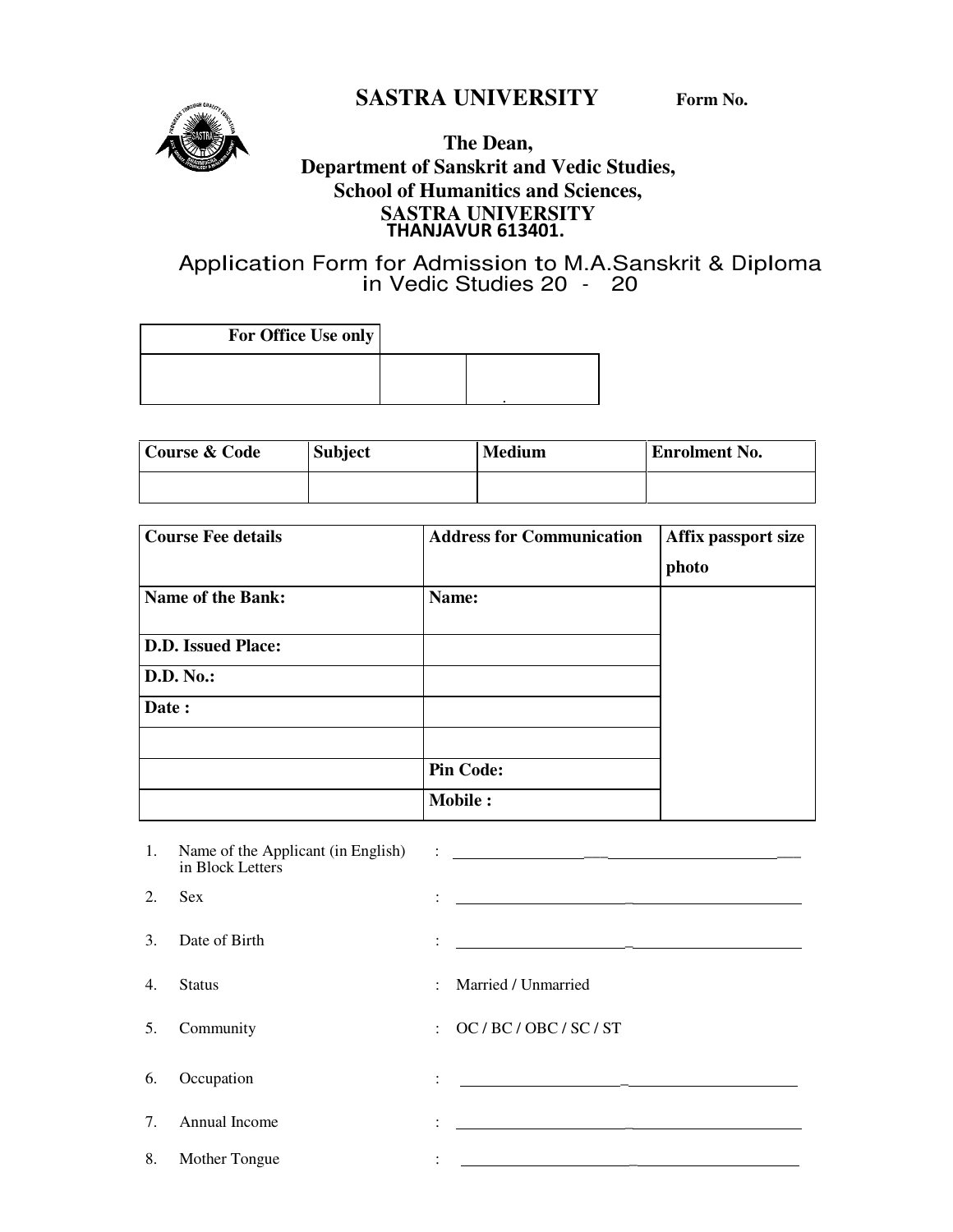9. Nationality :  $\qquad \qquad$ 

10. Father/ Husband/Guardian Name : \_\_\_\_\_\_\_\_

11. Name of the Institution last studied

(Address) :

| S.             | Class                                                        | Month & | SSLC $/ +2 /$ Diploma in | $%$ of       | Name of    |  |
|----------------|--------------------------------------------------------------|---------|--------------------------|--------------|------------|--|
| No.            |                                                              | Year    | Sanskrit Degree          | <b>Marks</b> | School /   |  |
|                |                                                              |         |                          |              | University |  |
| -1             | <b>SSLC</b>                                                  |         |                          |              |            |  |
| 2              | $+2$ (H.Sc.)                                                 |         |                          |              |            |  |
| $\mathfrak{Z}$ | Dip. Sanskrit if                                             |         |                          |              |            |  |
|                | any                                                          |         |                          |              |            |  |
| $\overline{4}$ | <b>Bachelor Degree</b>                                       |         |                          |              |            |  |
| $\overline{5}$ | <b>Master Degree</b>                                         |         |                          |              |            |  |
| 6              | Applying under the Regulation I / II / III<br>$\ddot{\cdot}$ |         |                          |              |            |  |

#### **DECLARATION BY THE APPLICANT**

I hereby declare that I have read and understood the eligibility criteria for the programme for which I seek admission. I fulfil the minimum eligibility criteria and I have provided necessary information in this regard in the application form. I shall provide proof of my eligibility. I accept the rules of the university and shall not raise any dispute in future about the rules. In the event of any information being found incorrect or misleading my candidature is liable to be cancelled by the University at any time and shall not entitle me for refund of any fee paid by me to the university. I accept the allotment of study centre by the university.

| Date:                            |                            | Signature of the Candidate    |
|----------------------------------|----------------------------|-------------------------------|
|                                  | <b>For Office Use Only</b> |                               |
| Received by<br>Post<br>in person | <b>Enrollment No:</b>      |                               |
| Date of Receipt of the Form      |                            |                               |
|                                  |                            |                               |
|                                  |                            | Signature of the Co-ordinator |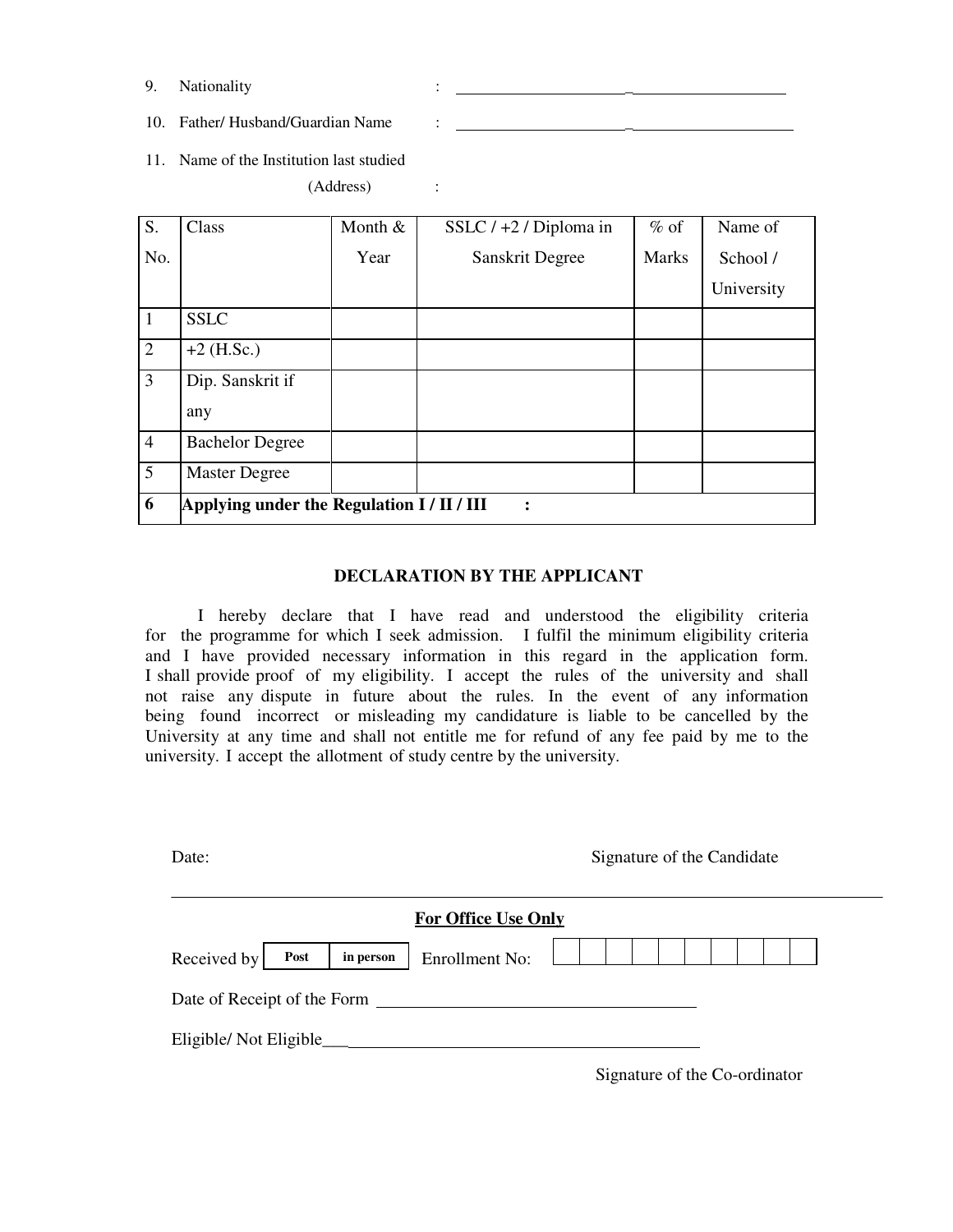

**SASTRA UNIVERSITY The Dean, Department of Sanskrit and Vedic Studies, School of Humanitics and Sciences, SASTRA UNIVERSITY**  THANJAVUR 613 401.

|  |  |  | <b>Application for Change of Address</b> |
|--|--|--|------------------------------------------|
|  |  |  |                                          |

To The Dean, Department of Sanskrit and Vedic Studies, School of Humanitics and Sciences, SASTRA University Thirumalaisamudram Thanjavur 613 401.

Name of the Student:

Enrollment No:

Programme:

Details for Change of Mailing Address

New Address Old Address

Signature of the Student

Date: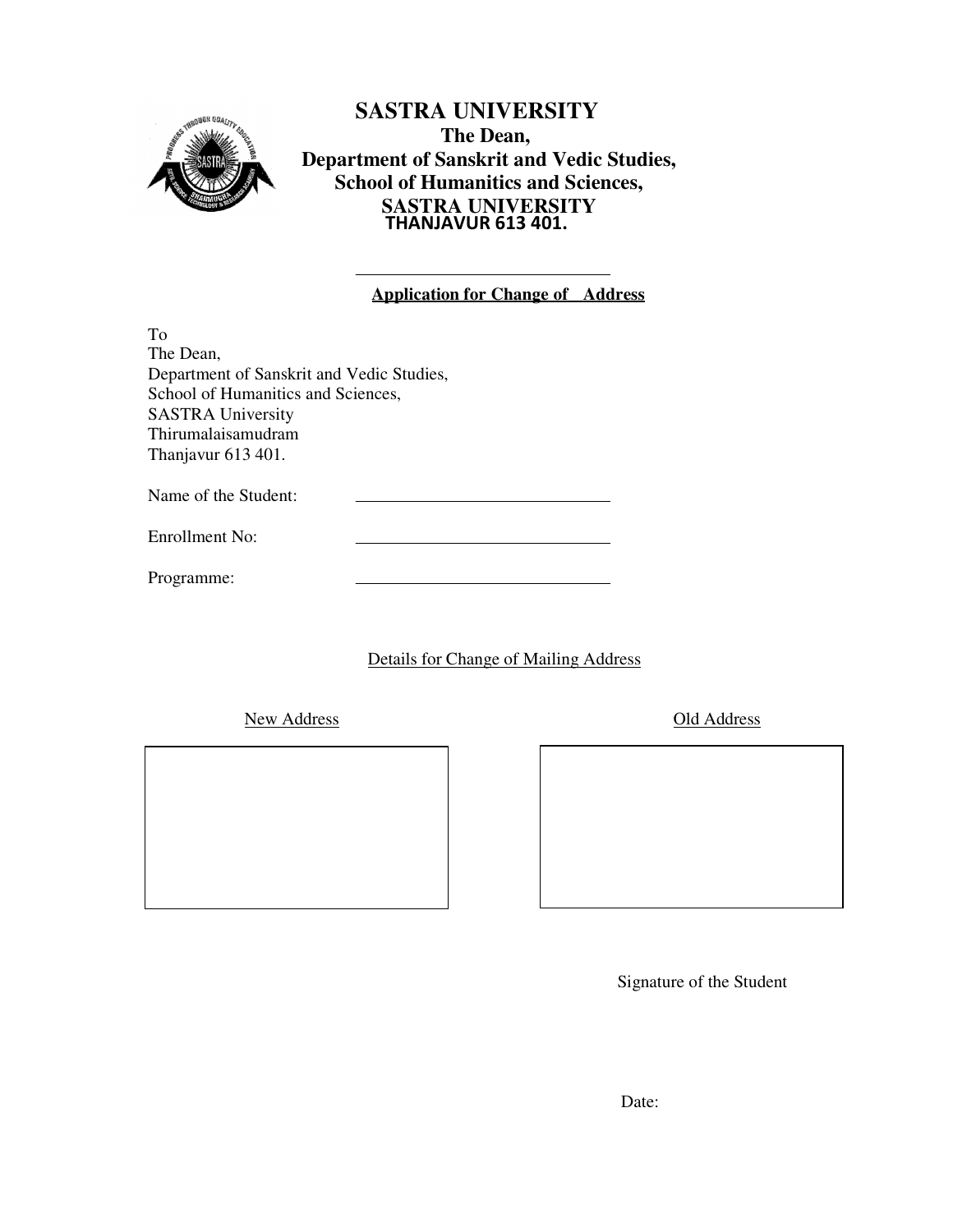

**School of Humanitics and Sciences,** 

### **SASTRA UNIVERSITY**

#### THANJAVUR 613401

**Examination Form** Term-End Exam Jan / Dec..

| <b>Programme:</b>         |  |
|---------------------------|--|
| <b>Enrollment Number:</b> |  |
| Exam Centre Code:         |  |
| Name:                     |  |

Please indicate correct course code and complete course title in which you intend to take the examination. The course(s) which you have already passed should not be mentioned since improvement of score grade is not permissible.

| S. No.          | Course | <b>Course Title</b> |
|-----------------|--------|---------------------|
|                 | Code   |                     |
| 01              |        |                     |
| $02\,$          |        |                     |
| 03              |        |                     |
| 04              |        |                     |
| $05\,$          |        |                     |
| $\overline{06}$ |        |                     |
| 07              |        |                     |
| ${\bf 08}$      |        |                     |
| 09              |        |                     |
| 10              |        |                     |

| <b>Fee Detials:</b>                         |
|---------------------------------------------|
| DD. No.                                     |
|                                             |
| Bank:                                       |
|                                             |
| D.D. Amount:                                |
|                                             |
|                                             |
| Date: $\dots\dots\dots\dots\dots\dots\dots$ |

Signature of the candidate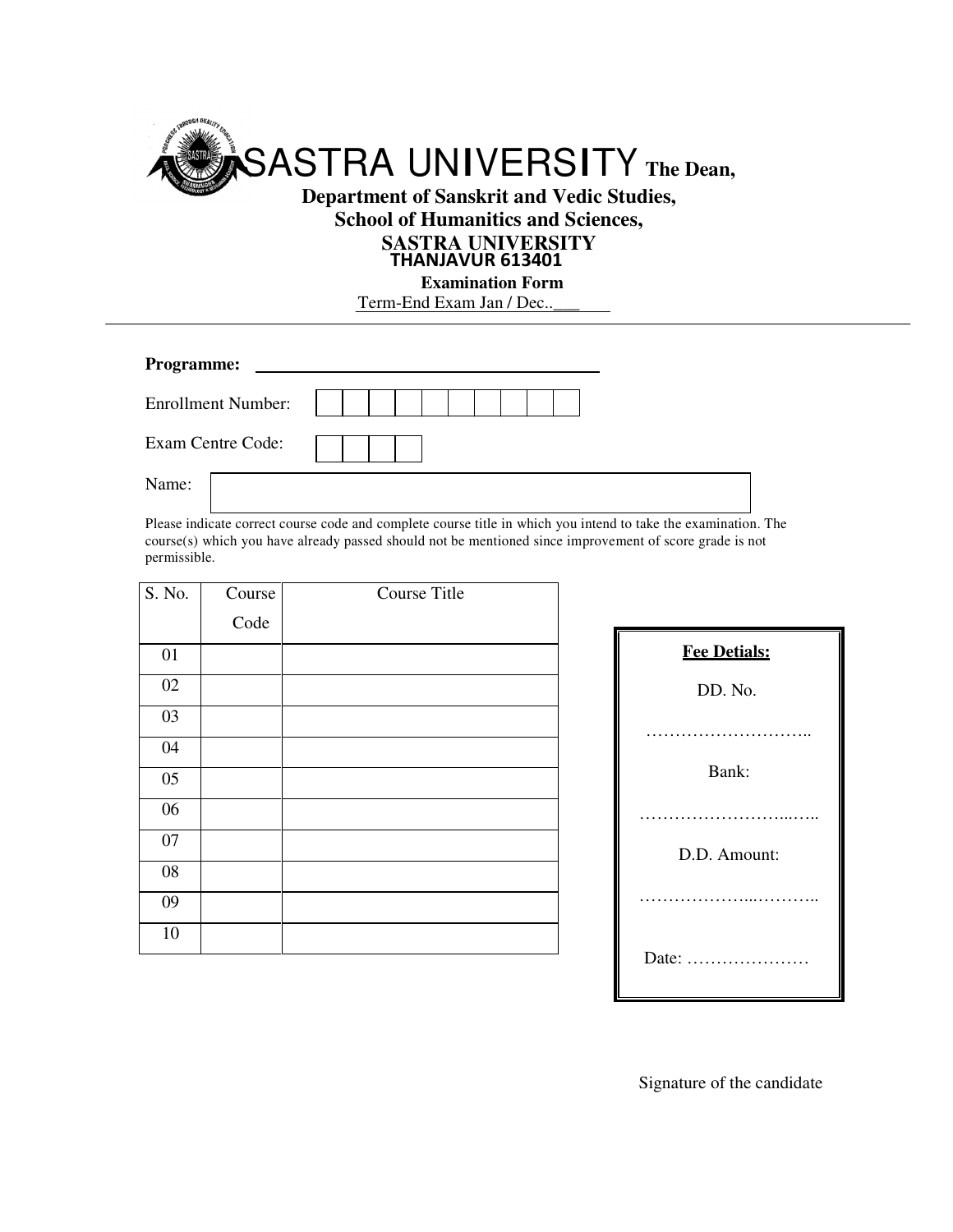#### **INSTRUCTIONS**

- 1. Filled in form along with demand draft payable at Thanjavur in favour of The Dean, Department of Sanskrit and Vedic Studies, School of Humanities and Sciences, SASTRA University, Thirumalaisamudram, Thanjavur-613 401.
- 2. Enrollment No. should be written correctly.
- 3. The Students should refer the Dean's Office for the exact date of the commencement of the exam schedule.
- 4. The Hall Tickets will be sent by post, prior to the commencement of the examination.
- 5. Examination fee once paid will not be refunded and will not be adjusted for subsequent examination.
- 6. Examination centre will be assigned by the University and change of examination centre is not permitted of UG/ Diploma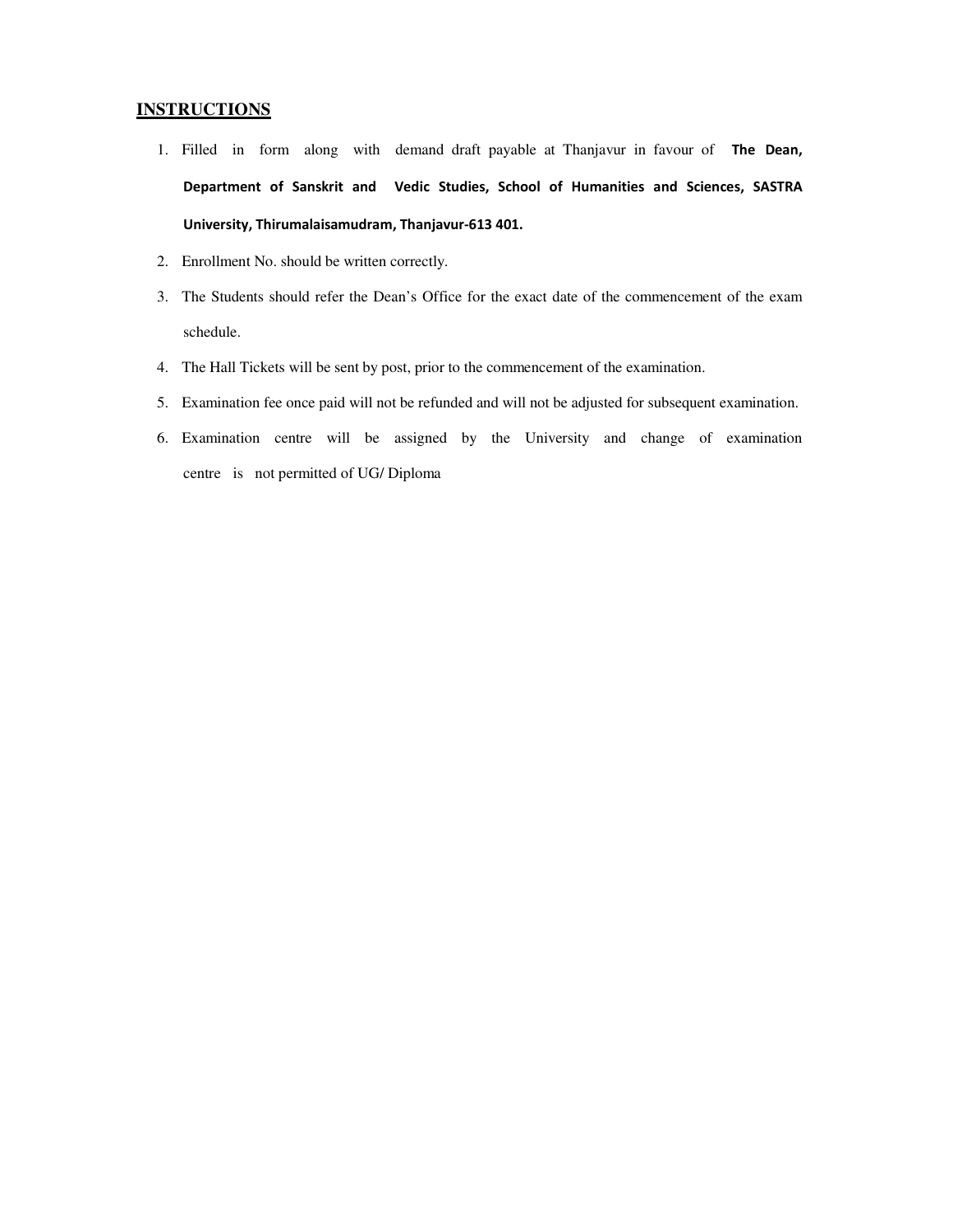|    | <b>SASTRA UNIVERSITY</b><br>The Dean,<br><b>Department of Sanskrit and Vedic Studies,</b><br><b>School of Humanitics and Sciences,</b><br><b>SASTRA UNIVERSITY</b><br>THANJAVUR 613401<br><b>SECOND YEAR FEE Remittance</b> |  |  |  |  |
|----|-----------------------------------------------------------------------------------------------------------------------------------------------------------------------------------------------------------------------------|--|--|--|--|
| 1. | <b>Programme Code</b>                                                                                                                                                                                                       |  |  |  |  |
| 2. | <b>Enrollment Number :</b>                                                                                                                                                                                                  |  |  |  |  |
| 3. | <b>DD</b> details<br>$\ddot{\cdot}$                                                                                                                                                                                         |  |  |  |  |
|    | DD Dated                                                                                                                                                                                                                    |  |  |  |  |
|    |                                                                                                                                                                                                                             |  |  |  |  |
| 4. | Name &<br><b>Address for Correspondence</b><br>the control of the control of the control of the control of the control of the control of the control of the control of<br>Pin code                                          |  |  |  |  |
|    |                                                                                                                                                                                                                             |  |  |  |  |

**I accept the terms and conditions of the University.**

**Place**

**Date**

**Signature of the Student**